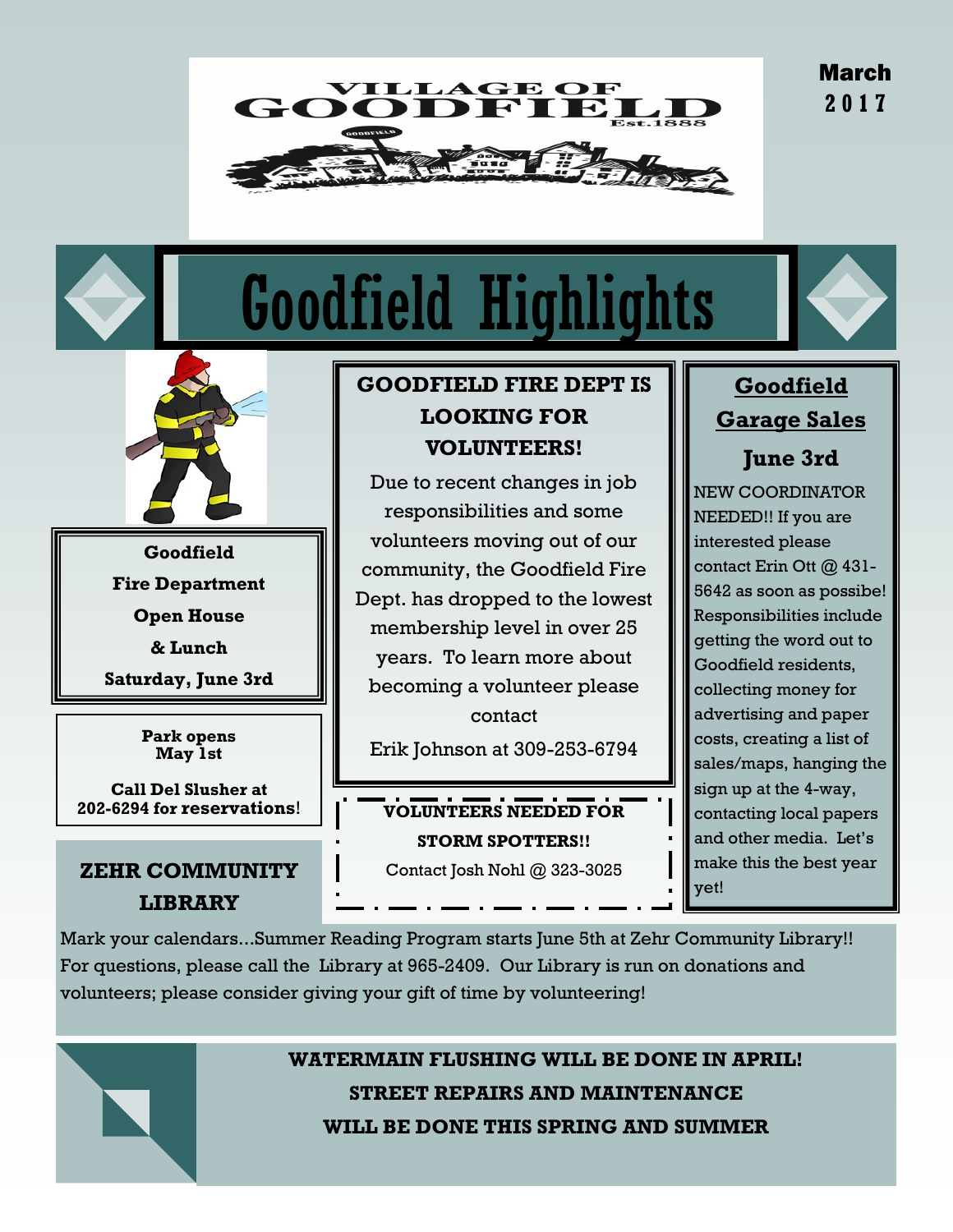# MISCELLANEOUS VILLAGE INFO

**Water main flushing will begin in April (weather permitting) and will continue Monday through Friday each week until completed.**

Water main flushing is a normal maintenance requirement, which must be done regularly to help remove sediment that form in the main lines. Residents may notice a pressure variation and/or discoloration of water during this process. Water used for laundry may cause staining or discoloration. If you have any questions regarding flushing schedules please call 965-2517.

# **Off Street Parking:**

Village Code currently states, " No vehicle may be parked in the front yard, unless it's parked on a durable surfaced driveway, provided it has valid license plates and operable. The vehicle should not extend on the sidewalk or public right of way and should not obstruct the view of street traffic. Side yard parking is permitted as long as the vehicle is parked on a durable surfaced area with driveway. However, no rear yard parking is permitted except where garage with a durable surfaced driveway is located.

#### **Street Repairs**

Street repairs and maintenance work will start soon to repair some street damage along with maintenance of ditches and the edges of the roads. This may result in grading the ditch area along the road to promote better drainage. Keep in mind your property line usually ends 10-15 feet from the edge of the street. This allows us to perform maintenance to the road and ditches as needed in the public right of way.

# **DIRECT DEBIT AVAILABLE FOR WATER & SEWER PAYMENTS**

The Village accepts direct debit for water/sewer payments. This eliminates the need to write a check to the Village. You receive a bill stating how much you owe, then the amount is automatically debited from your selected bank account on the specified date.

Applications are available on the Village Website www.goodfieldillinois.com or can be picked up at the Village Office.

#### **CLEAN UP FOR UNLICENSED VEHICLES:**

Please note that all vehicles including trailers must have current valid license plates and registration stickers attached, or the vehicle or trailer must be stored inside a completely enclosed location on your property. If you have any questions regarding vehicles and license plates please contact the Village Office at 965-2517.

#### **Burning in the Village**

Open burning of yard waste and garbage can create problems for yourself and neighbors. Village Codes states, "It shall be unlawful for any person to burn any garbage, refuse, shingles, tires, plastics or any petroleum products within the Village. No material of any description shall be burned in an open fire after 8:00p.m., or before 7:00a.m. Burning is prohibited on any public streets, sidewalks or alleys of the Village.

#### **Grass Clippings**

Please do not blow grass clippings on the streets or sidewalks. This restricts the flow to the storm sewer system.

# **GOLF CART ORDINANCE**

Goodfield allows golf carts on certain streets within the Village!

Registration, equipment requirements, operater/operation restrictions will be required.

If you are interested please call the Village Hall for more information!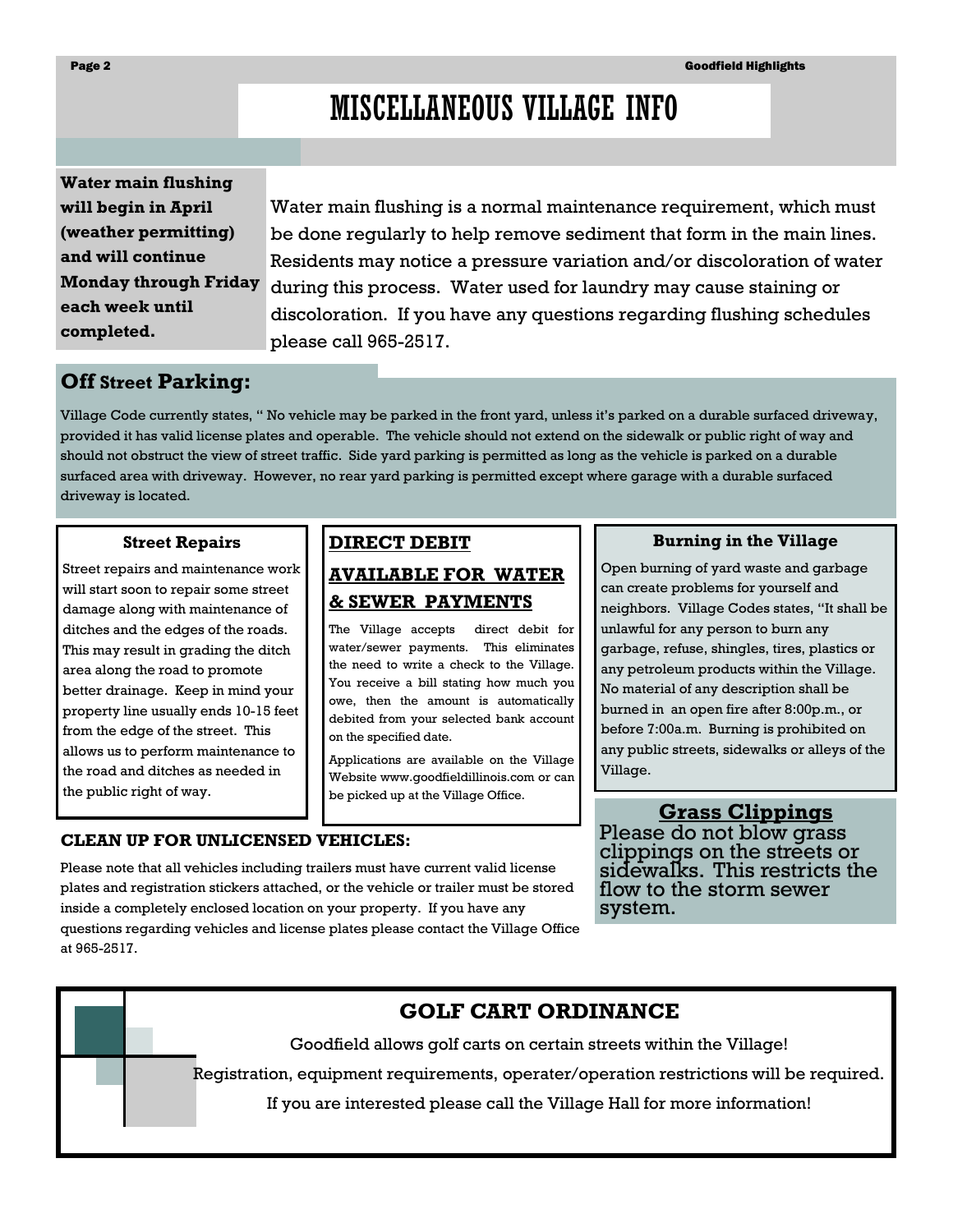## **Storm Siren Guidelines**

The Village now has another storm siren at Goodfield Grade School. Sirens will be activated based on visual verification of a funnel cloud, tornado or strong rotation of clouds.

> Sirens will be activated for 1 cycle which is 3 minutes. No "all clear" signal will be given.

Storm sirens are "outdoor warning devices", which means they are intended to provide warning of tornadoes to individuals who may be outside. If you are inside during the storm siren activation you may not be able to hear the warning.

Normal testing of the storm sirens will be performed the first Tuesday of each month at 10:00a.m. If however, there is severe weather at that time no test will be conducted.

Residents are encouraged to purchase portable battery powered scanners or weather alert radios. Portable scanners can be programmed to monitor ESDA and other important emergency personnel in the area.

The Village can provide frequency numbers for any one who is interested. Portable scanners can be purchases at Farm & Fleet or Wal-Mart.

## **Familiarize Yourself with the following weather terms to stay alert and prepared:**

**Tornado Watch**—conditions are favorable for the development of tornadoes.

**Tornado Warning**—a tornado has been reported by spotters, or National Weather Service meteorologists have determined that one is about to form in the next several minutes. Go to a substantial shelter immediately!

**Severe Thunderstorm Watch**— conditions are favorable for the development of severe thunderstorms containing large hail and damaging wind.

**Severe Thunderstorm Warning**—large hail and/or damaging wind has been reported by spotters or is about to develop. Go to a substantial shelter immediately!

NWS Storm Spotter Training for Woodford County March 14, 2017 6:30p.m. El Paso Commuunity Building South Pointe Park 521 S Sycamore Street El Paso, IL 61738



**P** 

Goodfield Highlights

**Weather Websites** If you are interested in tracking storms or severe weather you can use the following sites: www.crh.noaa.gov/ilx/ severe.php www.weather.com www.accuweather.com